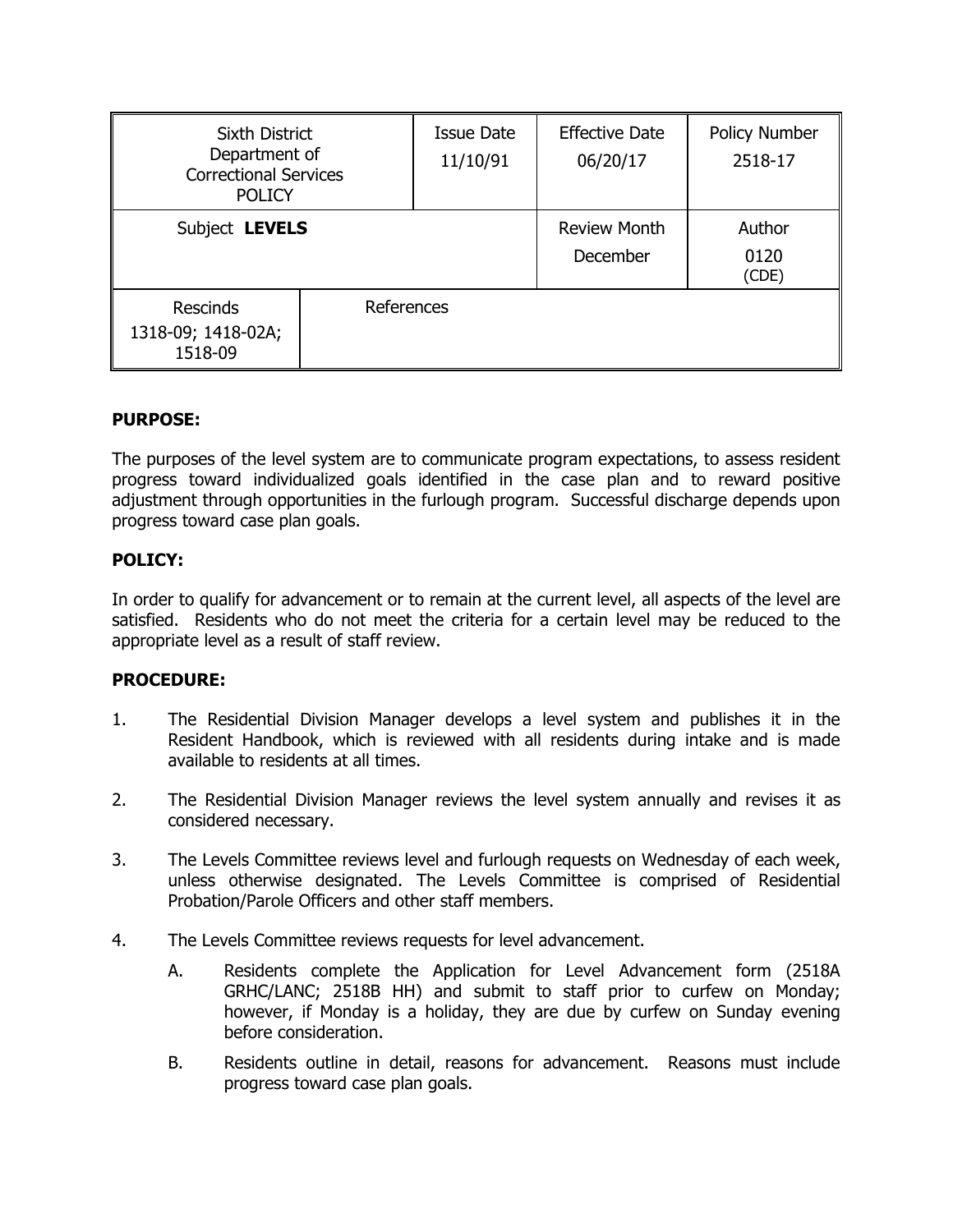#### **POLICY NUMBER 2518-17 PAGE 2 OF 3**

### **PROCEDURE:** (continued)

- C. When the level is approved or denied, the resident is informed of the reason(s) in writing. A record of level advancements and denials are noted in the ICON Generic Notes.
- 5. The Levels Committee considers reinstatement to levels for residents coming off of restriction.
	- A. A resident who receives disciplinary sanctions is not eligible for level privileges until all restrictions are served.
	- B. A resident who is found guilty of major violations, and has been on restricted status is reinstated no higher than one level below their previous level.
- 6. The Levels Committee may consider removing a resident from the level system if the resident is not benefiting from those privileges. An individual specialized program is developed.
	- A. Ordinarily no privileges afforded through the level system are provided while a resident is on an individualized program.
	- B. Individualized programs are reviewed bi-monthly by the Levels Committee.
- 7. If a resident loses employment and a Disciplinary Report is not warranted, the Levels Committee:
	- A. Allows the resident to remain in the current level if temporarily laid off (not more than two (2) weeks;
	- B. Allows the resident to remain in the current level up to two (2) weeks if meeting job seeking expectations;
	- C. Reduces level status if the resident is unwilling to actively job seek or remains unemployed (non-medical reasons) in excess of two (2) weeks.
- 8. In accordance with the American Disabilities Act, a resident who is under-employed may qualify for level advancement; however, the minimum time frame criteria is extended on a pro-rated scheduled based upon hours worked during that week. Involvement in an approved educational program or completion of community service hours may be added for employment hours, as approved by staff.
- 9. All staff are encouraged to provide input regarding levels. All input is reviewed and considered by the Levels Committee.